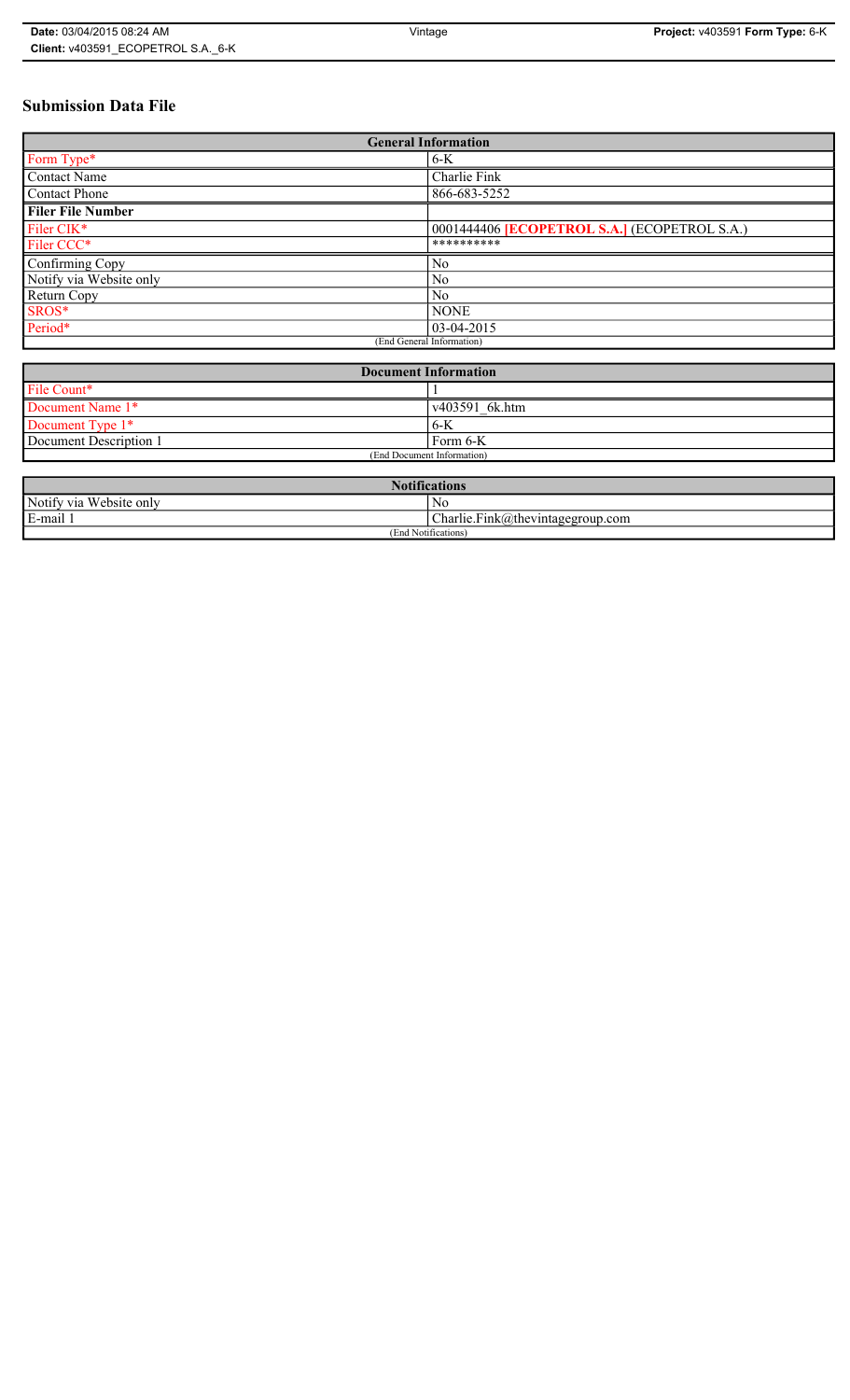#### **UNITED STATES SECURITIES AND EXCHANGE COMMISSION Washington, D.C. 20549**

### **FORM 6-K**

# **REPORT OF FOREIGN PRIVATE ISSUER PURSUANT TO RULE 13a-16 OR 15d-16 UNDER THE SECURITIES EXCHANGE ACT OF 1934**

For the month of March, 2015 Commission File Number 001-34175

ECOPETROL S.A.

(Exact name of registrant as specified in its charter)

N.A.

(Translation of registrant's name into English)

COLOMBIA

(Jurisdiction of incorporation or organization)

Carrera 13 No. 36 – 24 BOGOTA – COLOMBIA

(Address of principal executive offices)

Indicate by check mark whether the registrant files or will file annual reports under cover of Form 20-F or Form 40-F.

Form 20-F  $\boxtimes$  Form 40-F  $\Box$ 

Indicate by check mark if the registrant is submitting the Form 6-K in paper as permitted by Regulation S-T Rule 101(b)(1)

Yes $\Box$  No  $\boxtimes$ 

Indicate by check mark if the registrant is submitting the Form 6-K in paper as permitted by Regulation S-T Rule 101(b)(7)

Yes $\Box$  No  $\boxtimes$ 

Indicate by check mark whether the registrant by furnishing the information contained in this form is also thereby furnishing the information to the Commission pursuant to Rule 12g3-2(b) under the Securities Exchange Act of 1934.

# Yes $\Box$  No  $\boxtimes$

If "Yes" is marked, indicate below the file number assigned to the registrant in connection with Rule 12g3-2(b): 82- N/A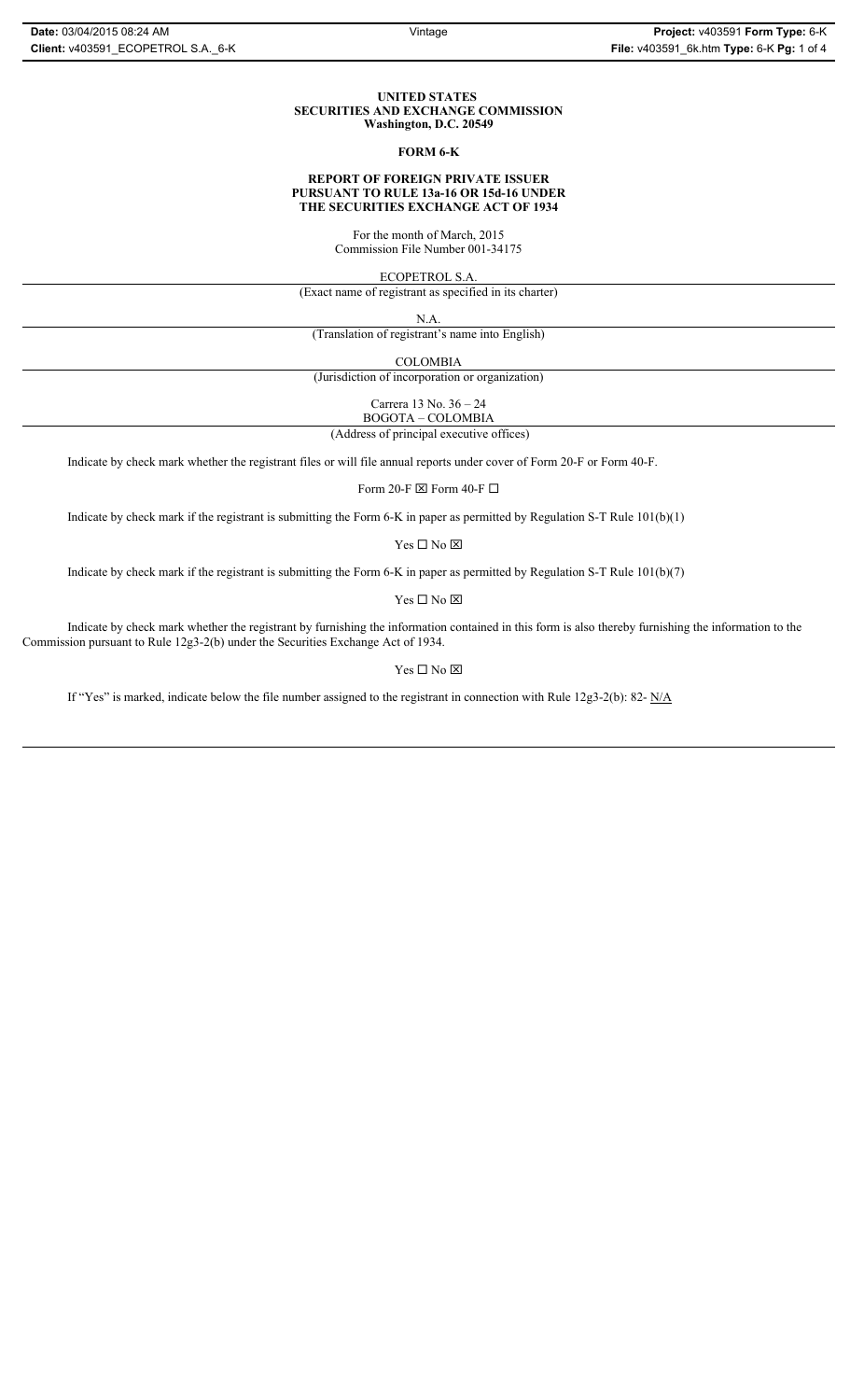### **Ecopetrol Reports Amendments to Bylaws**

Ecopetrol S.A. (NYSE: EC; BVC: ECOPETROL; TSX: ECP) reports that, at the ordinary meeting of the Shareholders' General Assembly, to be held on Thursday, March 26, 2015, the Company will present a proposal for an amendment to its bylaws.

The proposal is comprised of the following items:

- 1. Incorporation of the following corporate governance practices recommended by the Superintendency of Finance in the New Code of Corporate Best Practices of Colombia:
	- x Extension of the deadlines for convening ordinary and extraordinary meetings (amendment to Articles 19 and 20).
	- x Majority of the Board of Directors to be comprised of independent directors (amendment to Paragraph 1, Article 23).
	- Possibility of carrying out different types of evaluations of the Board of Directors (amendment to Paragraph 5, Article 23).
	- Reference to guidelines regulating the appointment and duties of the President of the Board of the Directors and the Secretary of the Board of Directors (new Paragraph 6, Article 23).
	- x Change in the name of the Audit Committee of the Board of Directors in order to make explicit its risk-management role (amendment to Paragraph 27.1, Article 27).
	- Obligation to comply with voluntarily adopted corporate governance practices (new Article 52).

For additional information, the text of the proposal can be reviewed on Ecopetrol S.A.'s website (www.ecopetrol.com.co).

2. Capitalization of reserve accounts by increasing the nominal value of shares (amendment to Article 6).

This proposal is currently under review and will be posted on Ecopetrol S.A.'s website (www.ecopetrol.com.co) as soon as it becomes available.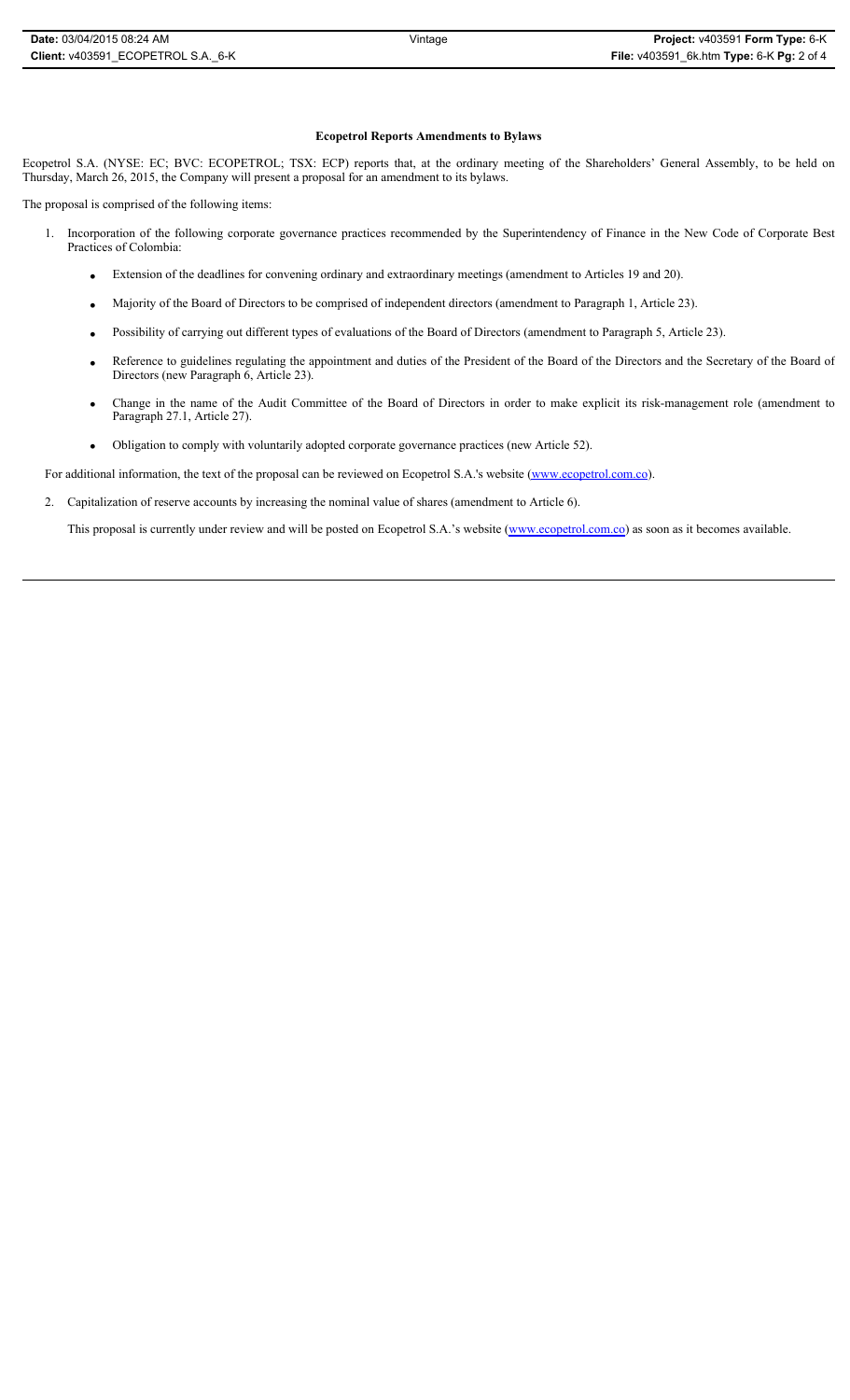**Bogotá D.C., March 3, 2015**

-----------------------------------------

*Ecopetrol is the largest company in Colombia and is an integrated oil & gas company; it is among the top 50 oil companies in the world and among the four top ones in Latin America. Besides Colombia - where it generates over 60% of the national production - it has exploration and production activities in Brazil, Peru & the US (Gulf of Mexico). Ecopetrol owns the largest refinery in Colombia and most of the pipeline and multi-product pipeline network in the country, and is significantly increasing its participation in bio-fuels.*

*This release contains statements that may be considered forward looking statements within the meaning of Section 27A of the U.S. Securities Act of 1933 and Section 21E of the U.S. Securities Exchange Act of 1934. All forward-looking statements, whether made in this release or in future filings or press releases or orally, address matters that involve risks and uncertainties, including in respect of the Company's prospects for growth and its ongoing access to capital to fund the Company's business plan, among others. Consequently, changes in the following factors, among others, could cause actual results to differ materially from those included in the forward-looking statements: market prices of oil & gas, our exploration and production activities, market conditions, applicable regulations, the exchange rate, the Company's competitiveness and the performance of Colombia's economy and industry, to mention a few. We do not intend, and do not assume any obligation to update these forward-looking statements.*

**For further information, please contact:** 

**Investor Relations Director (A)** Claudia Trujillo Phone: +571-234-5190 e-mail: investors@ecopetrol.com.co

**Media Relations (Colombia)**  Jorge Mauricio Tellez Phone: + 571-234-4329 Fax: +571-234-4480 e-mail: mauricio.tellez@ecopetrol.com.co